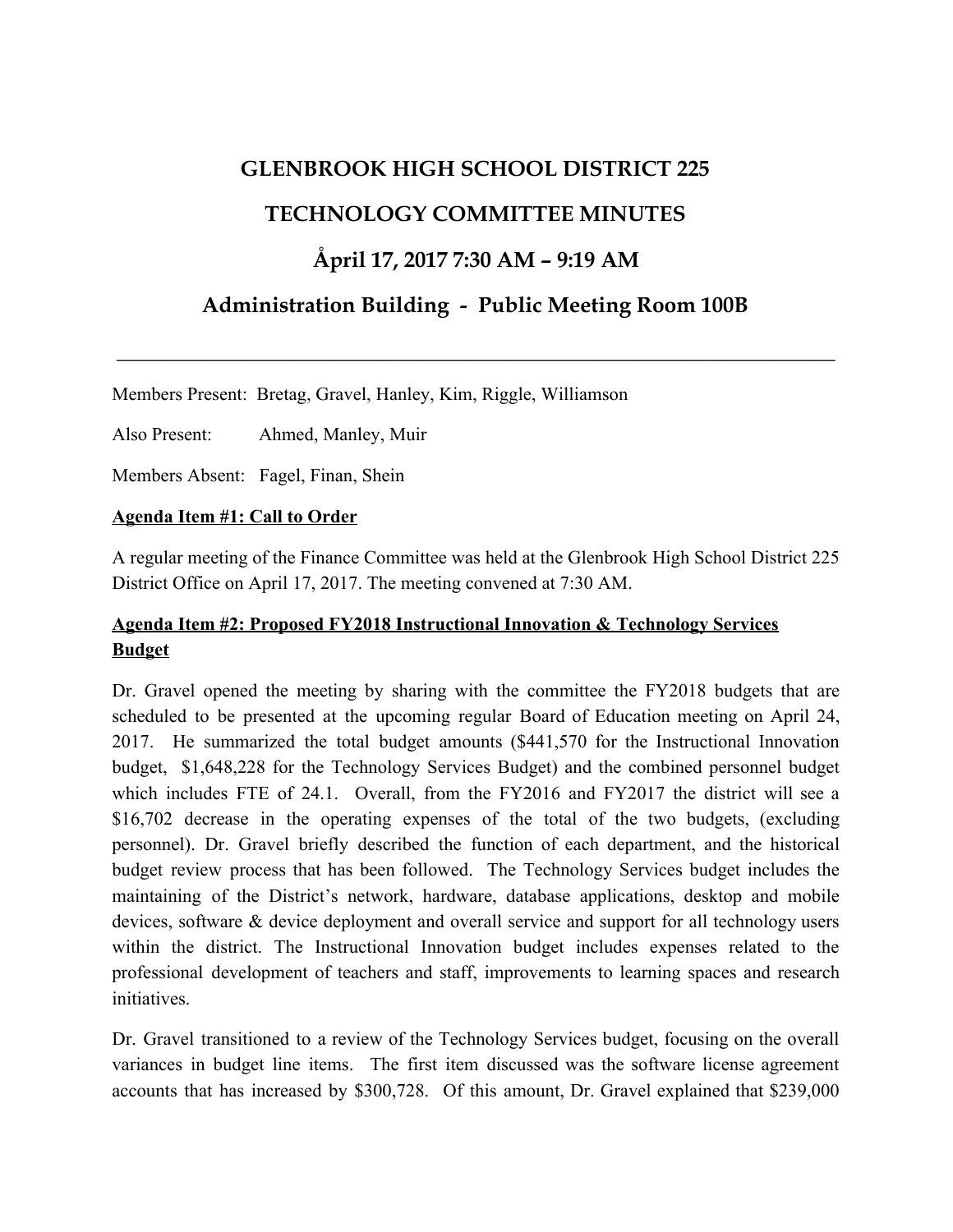was transferred from the Instructional Innovation budget; \$17,346 from the Business Services budget; and \$20,000 from the Public Relations Budget. A separate increase of \$24,092 was also built into the budget to accommodate a software license renewal for the District's antivirus software. The committee discussed the software budget variance, and recommended that the memo be revised to provide additional detail regarding the increase, including a review of the budget reclassifications and a top 10 software license expenses chart. Next. Dr. Gravel reviewed the proposed initiatives identified for the 2017-2018 school year.

- a. **Workstation Replacement Cycle:** This year's workstation replacement cycle is estimated to cost \$39,150 for staff workstations and \$85,400 for student workstations. Mr. Manly explained that this year's budget includes additional devices for the District's loaner and repair pool, and subject-specific student lab replacements. He explained that the devices will be replaced with the District's standardized models that complement our existing inventory, which will allow the technology services team to incorporate efficiencies in our device deployment and management process.
- b. **WGBK-FM Broadcast Equipment Refresh:** Dr. Gravel explained that the district operates an FM radio station that serves both Glenview and Northbrook. The station's airtime is shared between GBN and GBS and provides students the opportunity to create and share original programming content. Recently the antenna, located on the roof of the GBN CPA, has deteriorated requires replacement. The current antenna was installed in 1999 and has exceeded its life expectancy. The station is unable to broadcast at full power because the antenna is not operating at full capacity. At the same time, Dr. Gravel explained that the GBN CPA roof is scheduled to be replaced this summer, which would make this an ideal time to not only replace the antenna (located on the GBN CPA roof), but to also relocate the transmission equipment from the pit area of the CPA to a nearby networking closet in the band hallway of GBN. The estimated cost of the entire project is \$25,000.
- c. **Elimination of the Data Center at Glenbrook Off Campus:** Mr. Ahmed shared that the network team, over a period of time, has transferred the majority of the equipment from the data center located in the basement of the Off-Campus facility, to both the Glenbrook North and South data centers. The remaining pieces of equipment are scheduled to be relocated to the District Administration Building, prior to the installation of new boilers in the Off-Campus facility this summer. The estimated cost is \$75,000, (significantly lower than the original estimated cost of \$265,000). The substantial difference in cost was due to the network teams ability to move the majority of the equipment to available space at both schools' data centers, as well as the ability to use the district's existing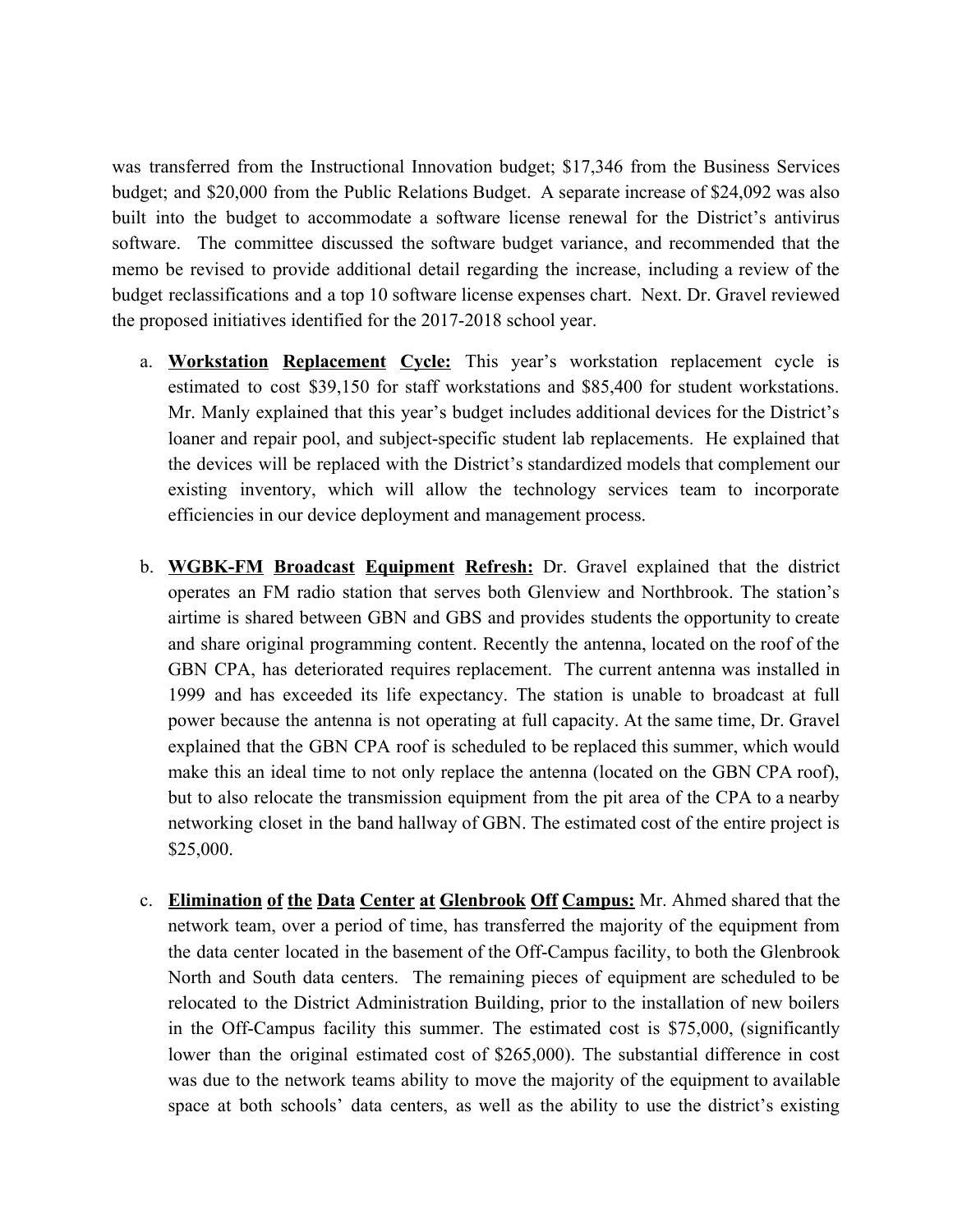generator to provide electricity to the equipment in the event of a power outage.

After a review of the Technology Services budget, Mr. Bretag shared with the committee that the Instructional Innovation budget for FY2018 shows an overall decrease of \$51,930. This represents a decrease in some software licensing agreements, professional development and contractual services. The greatest expense is \$110,000 identified for the upgrading of various A/V projects in the schools and \$200,000 earmarked for learning spaces (5 - 6 classrooms).

## **Agenda Item #3: Review of Northfield Township Technology Consortium Shared Services Agreement**

Dr. Gravel described to the committee that the district is part of a shared services intergovernmental agreement with Northbrook School District 27, Northbrook School District 28, Northbrook / Glenview School District 30, as well as the Village of Northbrook, the Northbrook Public Library and Northbrook Park District. These entities, along with the district, utilize a fiber ring provided by the Village of Northbrook to share internet bandwidth to achieve cost savings. By being part of this consortium the various governmental agencies enjoy low cost technology services through a federally funded program through the FCC, called E-rate. E-rate allows the consortium to enjoy a 40% discount on technology services, which is passed on to eligible entities. For the upcoming fiscal year, Dr. Gravel explained that the total monthly outlay will be \$17,307, which will result in a minor 2 cent increase per megabit for consortium members.

### **Agenda Item #4: Website Initiative Preview**

Mr. Bretag shared an early preview of the district's new website. He explained that the main objectives of the new website is that calendars should be as robust as possible and there should be easy access. With input from teachers and other staff members, as well as discussions with area school districts, the new Glenbrook District website will center around a search feature called Hawk Search. Hawk Search is described as an intuitive search structure that builds on what the searcher is looking for, and is the primary focus of the website, while navigation (or the traditional search bar) will be the secondary property of the website. The new website will also feature a mobile version.

### **Agenda Item #5: Other**

No other business was discussed.

### **Agenda Item #6: Adjournment**

The meeting adjourned at 9:19 AM.